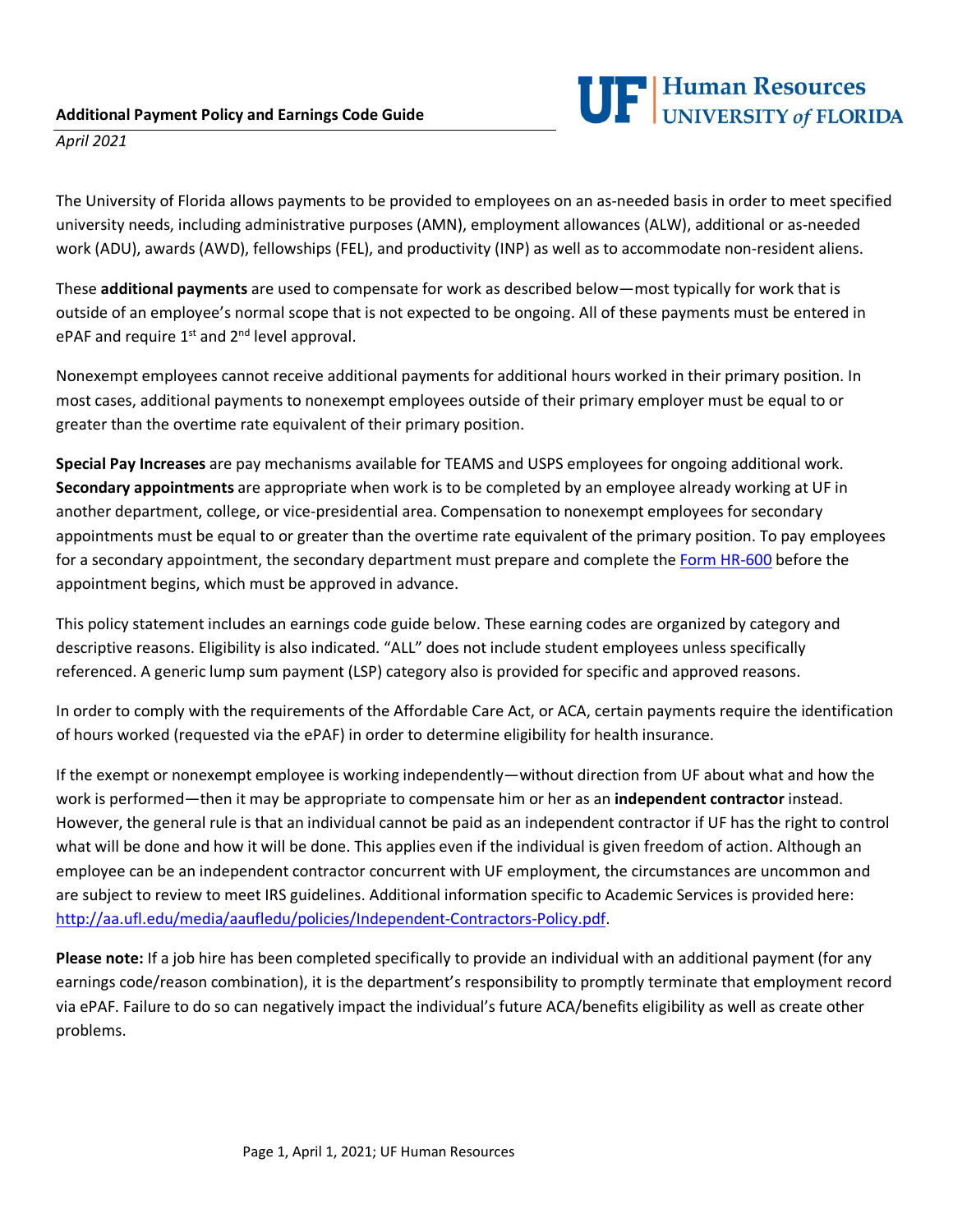| SUPERIOR ACCOMPLISHMENT AWARDS PROGRAM (Earnings Code: SDD) 7 |
|---------------------------------------------------------------|
|                                                               |
|                                                               |
|                                                               |

### <span id="page-1-0"></span>**AS NEEDED WORK/ADDITIONAL DUTIES OR ASSIGNMENTS (Earnings Code: ADU)**

As described below, at times payments may be appropriate for temporary work, special assignments, or projects that are outside of an employee's regular assignment or for work completed by those not employed at UF on an ongoing basis. Payment for teaching or facilitating an online course must be paid on a biweekly basis rather than via a onetime payment, regardless of funding source. **Codes to be used for payments to nonresident aliens are provided under earning codes specifically designed for NRAs.**

| <b>Earnings</b><br>Code | Reason                                       | <b>Reason</b><br>Code (for<br>queries,<br>etc.) | <b>Description</b>                                                                                                                                                                                                                                                                                                                                                                                                                                                                                                                                                                                                                                                                | <b>ACA</b> | Eligibility                                                                                                                                                         |
|-------------------------|----------------------------------------------|-------------------------------------------------|-----------------------------------------------------------------------------------------------------------------------------------------------------------------------------------------------------------------------------------------------------------------------------------------------------------------------------------------------------------------------------------------------------------------------------------------------------------------------------------------------------------------------------------------------------------------------------------------------------------------------------------------------------------------------------------|------------|---------------------------------------------------------------------------------------------------------------------------------------------------------------------|
| ADU                     | <b>Additional Day</b><br>Shift               | <b>ADS</b>                                      | Payment to a health care provider for being required to be at<br>health care facility between 8 a.m. and 5 p.m. - whether<br>seeing patients or not-in addition to normal assigned shift                                                                                                                                                                                                                                                                                                                                                                                                                                                                                          | Y          | <b>UF Health</b>                                                                                                                                                    |
| ADU                     | Additional<br>Duties/As<br>Needed Work       | ADU                                             | Payment for as-needed work for non-UF employees or an<br>additional temporary job (most commonly for a UF employee<br>for work done in in another college or department). Payment<br>for a secondary appointment must be approved in advance of<br>the work via the HR600 form: https://hr.ufl.edu/wp-<br>content/uploads/2018/04/requestaddcomp.pdf<br>*Compensation to nonexempt employees for secondary appointments<br>must be equal to or greater than the overtime rate equivalent of the<br>primary position. Compensation for temporary duties associated with a<br>staff member's primary position should be processed through a temporary<br>Special Pay Increase (SPI) | Y          | All UF<br>exempt<br>employees;<br>available to<br>UF non-<br>exempt<br>employees<br>under<br>certain<br>circumstan<br>ces with<br>prior core<br>office<br>approval* |
| ADU                     | Additional<br>Night Shift                    | <b>ANS</b>                                      | Payment to a health care provider for being required to be at<br>health care facility between 5 p.m. and 8 a.m. - whether<br>seeing patients or not-in addition to normal assigned shift                                                                                                                                                                                                                                                                                                                                                                                                                                                                                          | Y          | <b>UF Health</b>                                                                                                                                                    |
| ADU                     | As Needed<br>Work by Health<br>Care Provider | <b>PRN</b>                                      | Payment to health care provider-who is not employed at UF<br>on an ongoing basis- for shift work                                                                                                                                                                                                                                                                                                                                                                                                                                                                                                                                                                                  | Y          | <b>UF Health</b>                                                                                                                                                    |
| ADU                     | Beeper/On Call                               | <b>BEE</b>                                      | Payment to a health care provider who, during off-duty hours,<br>is required to wear a beeper or be available to be contacted<br>and work if needed                                                                                                                                                                                                                                                                                                                                                                                                                                                                                                                               | Y          | <b>UF Health</b>                                                                                                                                                    |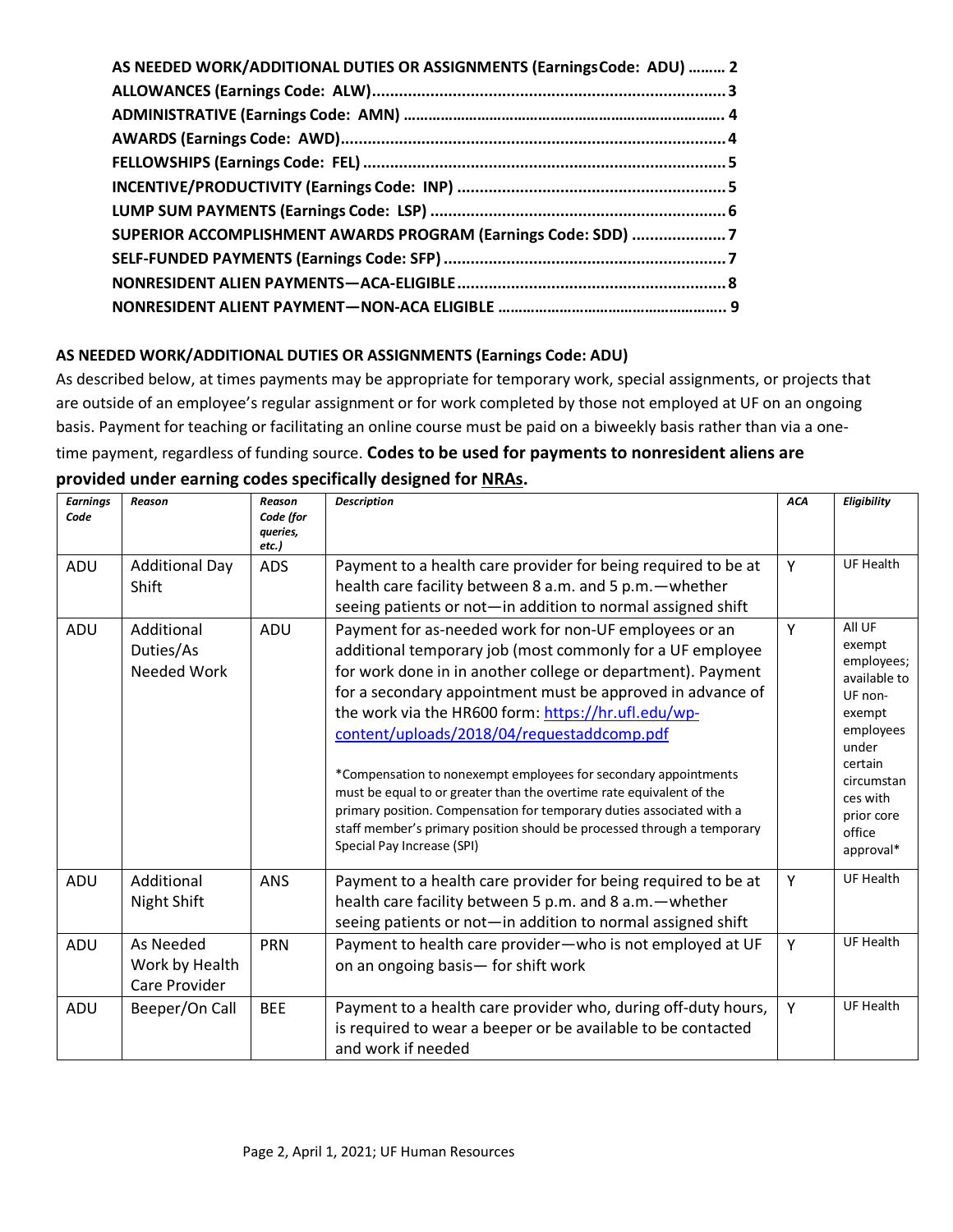| ADU | Honorarium                                                                    | <b>HON</b> | Payment made to a UF faculty or staff member for his or her<br>professional services, speech, or presentation provided in a<br>volunteer capacity or when fees are not typically required<br>For non-UF employees who are U.S. citizens or permanent residents,<br>honoraria, Independent Consultant/Contractor Fees, Royalties, and<br>Research Participant Payments to U.S. citizens or permanent residents are<br>paid via Accounts Payable | Y | ALL, except<br>FWSP,<br>STAS,<br>STBW,<br>GA09,<br>GA12    |
|-----|-------------------------------------------------------------------------------|------------|------------------------------------------------------------------------------------------------------------------------------------------------------------------------------------------------------------------------------------------------------------------------------------------------------------------------------------------------------------------------------------------------------------------------------------------------|---|------------------------------------------------------------|
| ADU | Lump Sum<br>Payment-FICA<br>Exempt                                            | LFE        | Lump sum payments to FICA exempt employees--i.e. students<br>who meet the student FICA exemption based on enrollment<br>and number of hours worked<br>NOTE: FWSP payments are not reported for ACA purposes and do not<br>affect eligibility for state benefits                                                                                                                                                                                | Y | *Students:<br>FWSP,<br>STAS,<br>STBW,<br>GA09,<br>GA12     |
| ADU | PK Yonge<br>Payment                                                           | <b>PKY</b> | Payment to PK Yonge faculty as a supplement for additional<br>work outside of teaching (coaching, yearbook sponsor, etc.)                                                                                                                                                                                                                                                                                                                      | Y | PK Yonge                                                   |
| ADU | Sports coverage                                                               | SPT        | Payment for health care provider who is assigned to be<br>available at a high school or university sports event for clinical<br>care                                                                                                                                                                                                                                                                                                           | Y | <b>UF Health</b>                                           |
| ADU | $UF$ Online $-$<br>Course<br>Development<br>and/or<br>Instructional<br>Design | <b>UFO</b> | Payment to a subject matter expert (typically a faculty<br>member) for content expertise contributing to the<br>development of a UF online course or to a production expert<br>(aka instructional designer) who designs a UF online course<br>Payment for teaching or facilitating an online course should be paid ona<br>biweekly basis rather than via a one-time payment, regardless of funding<br>source                                   | Y | ALL,<br>except<br>FWSP,<br>STAS,<br>STBW,<br>GA09,<br>GA12 |
| ADU | 4H Camp                                                                       | 4HC        | Payment made to a camp counselor at a 4H camp                                                                                                                                                                                                                                                                                                                                                                                                  | Y | ALL,<br>except<br>FWSP,<br>STAS,<br>STBW,<br>GA09,<br>GA12 |

# **ALLOWANCES (Earnings Code: ALW)**

Allowances are taxable payments provided to UF employees for documented business reasons at the discretion of the vice president, college, or department. **Codes to be used for payments to nonresident aliens are provided under earning codes specifically designed for [NRAs.](#page--1-0)**

| <b>Earnings</b><br>Code | Reason                      | Reason<br>Code (for<br>queries,<br>etc.) | <b>Description</b>                                                                                                                                                                                                                                              | ACA | Eligibility                |
|-------------------------|-----------------------------|------------------------------------------|-----------------------------------------------------------------------------------------------------------------------------------------------------------------------------------------------------------------------------------------------------------------|-----|----------------------------|
| ALW                     | <b>Uniform</b><br>Allowance | <b>UNR</b>                               | Payment for uniforms to university police department.<br>Counts as taxable income (unlike the available perquisite<br>which is not taxable and is used for clothing that must be<br>worn as a condition of employment and is not suitable for<br>everyday wear) | N   | <b>LEON</b><br><b>LEOE</b> |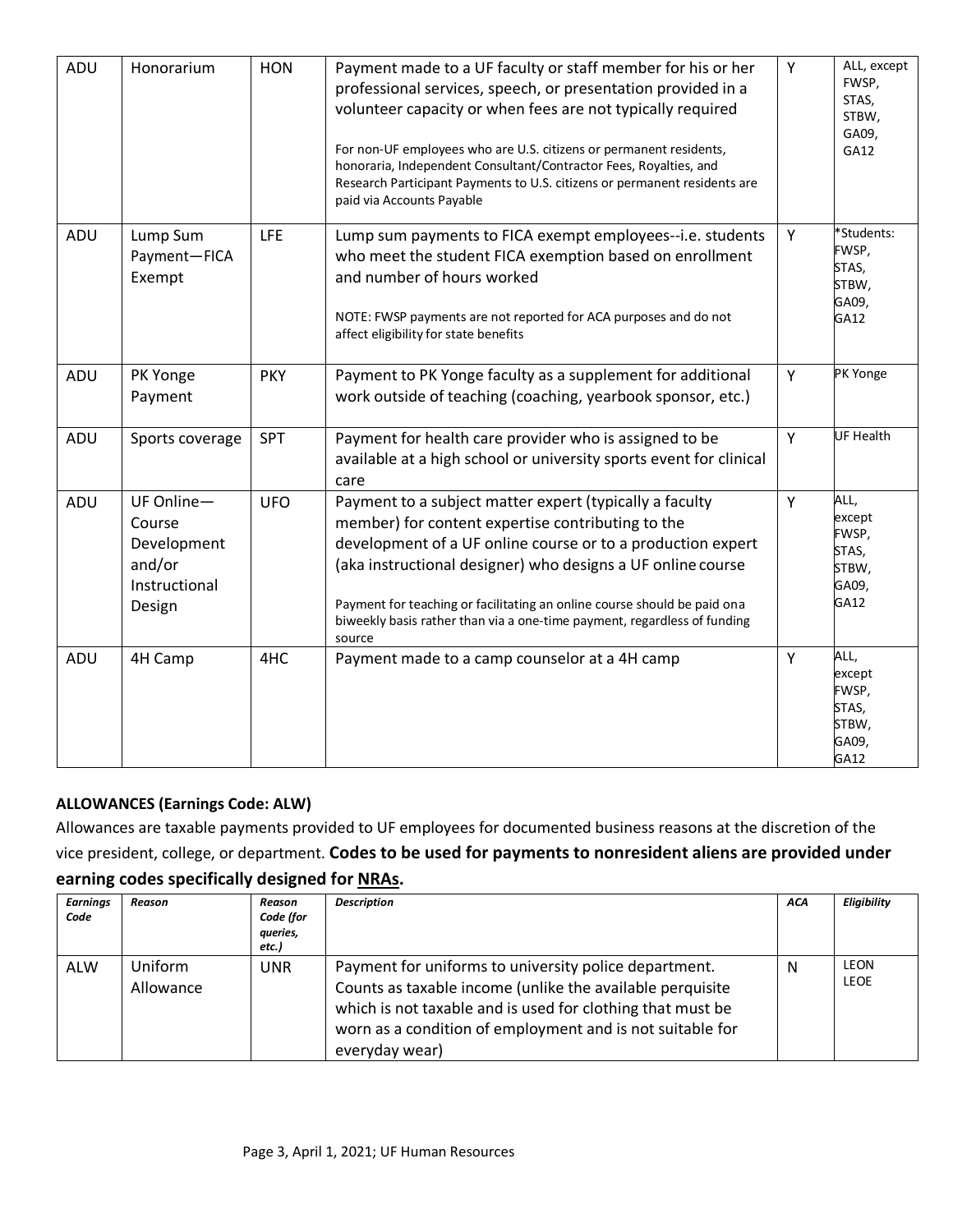### <span id="page-3-0"></span>**ADMINISTRATIVE (Earnings Code: AMN)**

Except for those codes used by IFAS and UF Health to record amounts of salary, these administrative payments must be authorized by the appropriate core office (the Office of Human Resource Services, University Payroll and Tax Services, or the Office of the General Counsel) to address an identified pay-related need as described below. **Codes to be used for** 

| payments to nonresident aliens are provided under earning codes specifically designed for NRAs. |  |  |
|-------------------------------------------------------------------------------------------------|--|--|
|-------------------------------------------------------------------------------------------------|--|--|

| <b>Earnings</b> | <b>Reason</b>                         | Reason                         | <b>Description</b>                                                                                         | <b>ACA</b> | Eligibility                                          |
|-----------------|---------------------------------------|--------------------------------|------------------------------------------------------------------------------------------------------------|------------|------------------------------------------------------|
| Code            |                                       | Code (for<br>queries,<br>etc.) |                                                                                                            |            |                                                      |
| AMN             | Administrative<br>Supplement          | <b>SUP</b>                     | As needed payment for administrative assignment                                                            | N          | Faculty                                              |
| AMN             | Settlement/<br><b>Contract Buyout</b> | <b>SCB</b>                     | Payment as a result of a legal settlement or upon notice of<br>non-renewal that is not retirement eligible | N          | ALL, except<br>FWSP,<br>STAS,<br>STBW,<br>GA09, GA12 |

### **AWARDS (Earnings Code: AWD)**

Department faculty and staff recognition programs require pre-approval by the Vice President for UF Human Resources and must comply with UF regulation 3.040. For more information, visit[: http://hr.ufl.edu/manager](http://hr.ufl.edu/manager-resources/classification-compensation/policies/employee-award-and-recognition-programs/)[resources/classification-compensation/policies/employee-award-and-recognition-programs/](http://hr.ufl.edu/manager-resources/classification-compensation/policies/employee-award-and-recognition-programs/)

With the exception of Awards (AWD) and Superior Accomplishment Awards (SDD), all earnings are subject to federal withholding tax using the annualized (employee W-4) method. AWD and SDD are taxed using the supplemental tax rate method. The current IRS supplemental wage tax rate is applied at the time of payment, currently 22.0%. Any applicable Social Security (OASDI), Medicare, Additional Medicare, or FICA Alternative is deducted in addition to the supplemental wage tax for federal withholding. **Codes to be used for payments to nonresident aliens are provided under earning codes specifically designed for [NRAs](#page--1-0)**

| AWD | Other                              | <b>OTH</b> | Payment awarded to a UF employee as a result of an<br>approved university awards program that are not described<br>below<br>Awards paid to UF students should be processed through Student Financial<br>Services; Non-employee, non-UF student award payments should be<br>processed through Accounts Payable | $\mathsf{N}$ | ALL, except<br>FWSP,<br>STAS,<br>STBW,<br>GA09,<br>GA12<br>Based on<br>Award<br>Guidelines |
|-----|------------------------------------|------------|---------------------------------------------------------------------------------------------------------------------------------------------------------------------------------------------------------------------------------------------------------------------------------------------------------------|--------------|--------------------------------------------------------------------------------------------|
| AWD | Research<br>Professorship<br>Award | <b>RPA</b> | Payment awarded to a tenured faculty member who has a<br>distinguished, current record of research. This is paid from<br>University of Florida Research Foundation funds; it involves<br>no state funds                                                                                                       | N            | Based on<br>Award<br><b>Guidelines</b>                                                     |
| AWD | Research Award                     | <b>RSA</b> | Payment awarded to a faculty member for bringing<br>distinction to the university through his or her outstanding<br>commitment to research                                                                                                                                                                    | N            | Based on<br>Award<br><b>Guidelines</b>                                                     |
| AWD | Teaching/Mento<br>ring Awards      | <b>TAW</b> | Payment awarded to a faculty member for bringing<br>distinction to the university through his or her outstanding<br>commitment to teaching                                                                                                                                                                    | N            | Based on<br>Award<br><b>Guidelines</b>                                                     |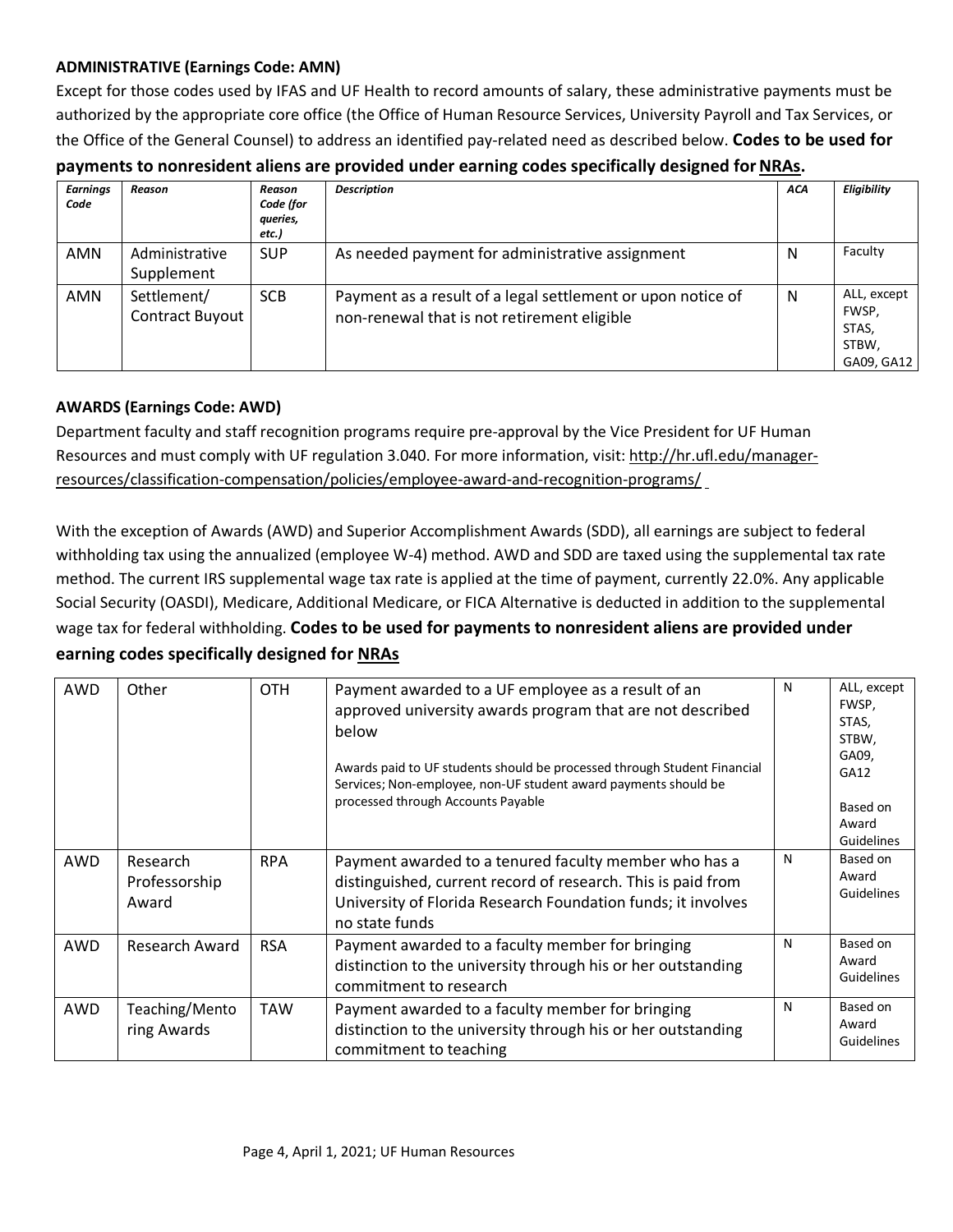| reward their faculty achievements. Tenure track Assistant,<br>ship Award<br>Associate and Full Professors and Assistant, Associate, and<br>Full Curators in the 5 <sup>th</sup> year (or more) of service at UF are<br>eligible for the award with final determination made by the<br>college dean | AWD | Term Professor- | TPA | Payment awarded to a faculty member to recognize and | N | Based on<br>Award<br>Guidelines |
|----------------------------------------------------------------------------------------------------------------------------------------------------------------------------------------------------------------------------------------------------------------------------------------------------|-----|-----------------|-----|------------------------------------------------------|---|---------------------------------|
|----------------------------------------------------------------------------------------------------------------------------------------------------------------------------------------------------------------------------------------------------------------------------------------------------|-----|-----------------|-----|------------------------------------------------------|---|---------------------------------|

### **FELLOWSHIPS (Earnings Code: FEL)**

These payments are provided to pre- and post-doctoral fellows via additional pay. **Codes to be used for payments to** 

### **nonresident aliens are provided under earning codes specifically designed for [NRAs.](#page--1-0)**

| <b>Earnings</b><br>Code | Reason                                   | Reason<br>Code (for<br>queries,<br>etc.) | <b>Description</b>                                                                                                                                                          | <b>ACA</b>   | Eligibility                                  |
|-------------------------|------------------------------------------|------------------------------------------|-----------------------------------------------------------------------------------------------------------------------------------------------------------------------------|--------------|----------------------------------------------|
| <b>FEL</b>              | Graduate School<br>Fellowship            | <b>GSF</b>                               | Payment made to support a graduate school fellowship in the<br>pursuit of study or research                                                                                 | N            | Based on<br>Graduate<br>School<br>guidelines |
| <b>FEL</b>              | Post-Doc<br>Fellowship                   | <b>FLT</b>                               | Payment to support a post doc fellow in the pursuit of<br>research experience                                                                                               | N            | FELL only                                    |
| <b>FEL</b>              | Post-Doc Fellow<br><b>Training Grant</b> | <b>FTG</b>                               | Payment to support a post doc fellow in the pursuit of<br>research or training and to support skills required to develop<br>a career in a particular program-training grant | $\mathsf{N}$ | FELL only                                    |
| <b>FEL</b>              | Pre-Doc Fellow<br><b>Training Grant</b>  | FTH.                                     | Payment to support a pre doc fellow in the pursuit of<br>research or training and to support skills required to develop a<br>career in a particular program-training grant  | $\mathsf{N}$ | FELL only                                    |
| <b>FEL</b>              | Pre-Doc<br>Fellowship                    | <b>FUS</b>                               | Payment to support a pre doc fellow in the pursuit of study or<br>research                                                                                                  | N            | FELL only                                    |

# **INCENTIVE/PRODUCTIVITY (Earnings Code: INP)**

These payments are for performance beyond normal expectations as part of a formal preapproved plan or as authorized by the Legislature. **Codes to be used for payments to nonresident aliens are provided under earning codes specifically designed for [NRAs.](#page--1-0)**

| <b>Earnings</b><br>Code | Reason                             | Reason<br>Code (for<br>queries,<br>etc.) | <b>Description</b>                                                                                                                                                                          | ACA | Eligibility                                           |
|-------------------------|------------------------------------|------------------------------------------|---------------------------------------------------------------------------------------------------------------------------------------------------------------------------------------------|-----|-------------------------------------------------------|
| <b>INP</b>              | <b>Hospitalist Shift</b>           | <b>HOS</b>                               | Payment to hospitalists as part of a formal contractual<br>agreement with a faculty member that has received dean-<br>level approval                                                        | N   | UF Health<br>faculty only                             |
| <b>INP</b>              | Incentive Pay                      | <b>INP</b>                               | Payment for performance as part of a formal preapproved<br>incentive plan                                                                                                                   | N   | Based on<br>plan<br>guidelines                        |
| <b>INP</b>              | Lump Sum<br>Payment-FICA<br>Exempt | <b>LFE</b>                               | Payments to FICA exempt employees as part of a formal<br>preapproved incentive plan--i.e. students who meet the<br>student FICA exemption based on enrollment and number of<br>hours worked | N   | Students:<br>FWSP,<br>STAS,<br>STBW,<br>GA09,<br>GA12 |
| <b>INP</b>              | Productivity<br>(HSC)              | <b>PRD</b>                               | Payment for performance beyond normal expectations as<br>part of a formal UF Health incentive plan                                                                                          | N   | UF Health<br>Only                                     |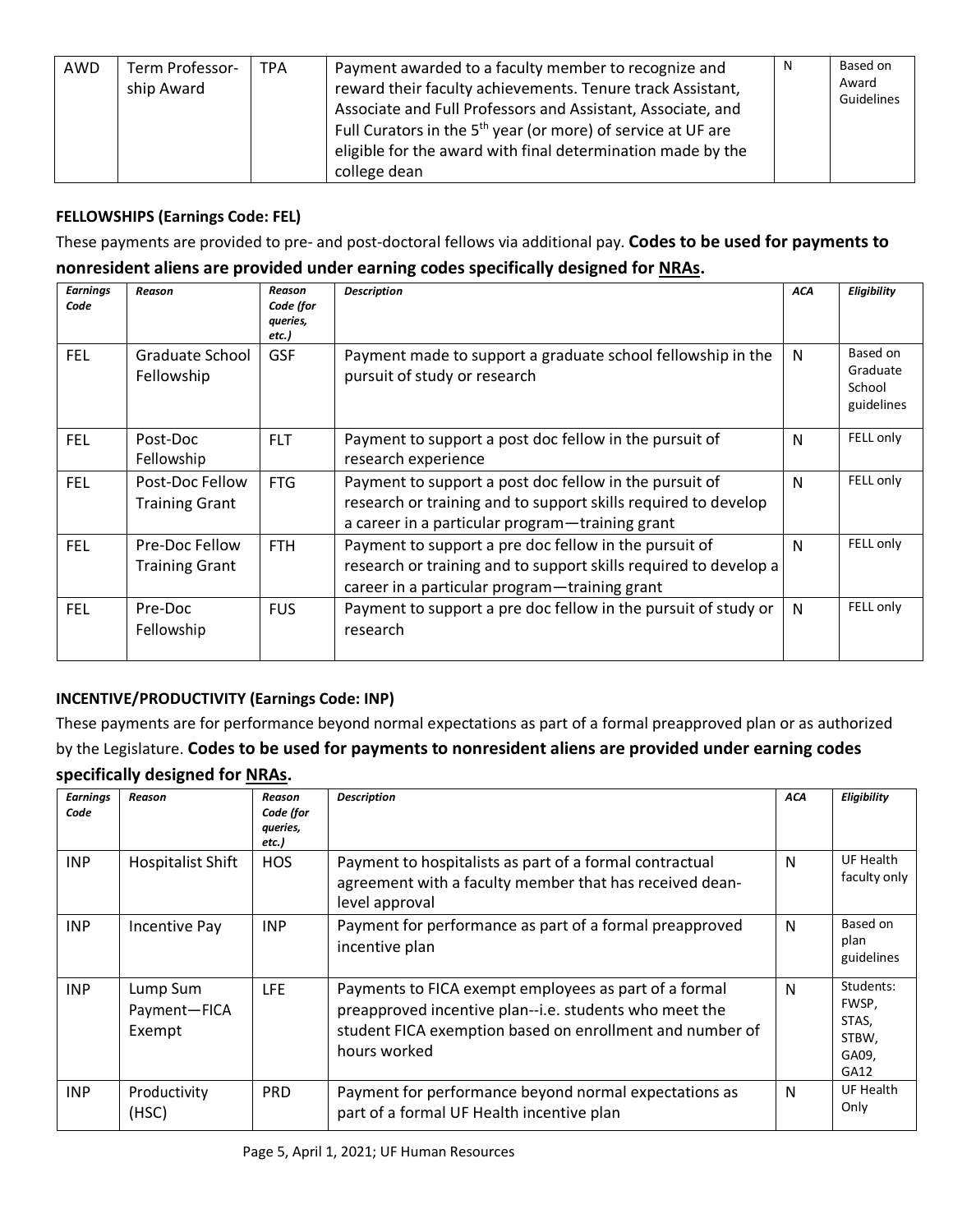## **LUMP SUM PAYMENTS (Earnings Code: LSP)**

# **Codes to be used for payments to nonresident aliens are provided under earning codes specifically designed for [NRAs.](#page--1-0)**

| <b>Earnings</b><br>Code | Reason                                  | Reason<br>Code (for<br>queries,<br>etc.) | <b>Description</b>                                                                                                                                                                                                                                                                                                                                                                                                                                                                                                                                                                   | <b>ACA</b> | Eligibility                                                                                            |
|-------------------------|-----------------------------------------|------------------------------------------|--------------------------------------------------------------------------------------------------------------------------------------------------------------------------------------------------------------------------------------------------------------------------------------------------------------------------------------------------------------------------------------------------------------------------------------------------------------------------------------------------------------------------------------------------------------------------------------|------------|--------------------------------------------------------------------------------------------------------|
| <b>LSP</b>              | Other                                   | <b>OTH</b>                               | As needed (e.g., K-9 allowance for exempt UPD).<br>This code is used when others do not fit the established<br>payment codes. Note: Class & Comp must be contacted prior<br>to using this code. Email: compensation@ufl.edu                                                                                                                                                                                                                                                                                                                                                          | N          | ALL, except<br>FWSP,<br>STAS,<br>STBW,<br>GA09,<br>GA12                                                |
| <b>LSP</b>              | PK Yonge<br>Payment                     | <b>PKY</b>                               | Payment to PK Yonge faculty who obtain national certification<br>for teaching and for employees who receive the Florida<br>School Recognition Award by Florida Department of<br>Education                                                                                                                                                                                                                                                                                                                                                                                            | N          | PK Yonge                                                                                               |
| <b>LSP</b>              | Superior<br>Performance<br>Nonrecurring | <b>SPN</b>                               | Special pay increase (SPI) used to reward and recognize staff<br>members whose extraordinary efforts in the completion of a<br>special project or assignment contribute to the University in<br>significant and meaningful ways and include substantial<br>accomplishment well beyond regular work responsibilities.<br>For more information:<br>https://hr.ufl.edu/manager-resources/classification-<br>compensation/compensation/special-pay-increases/<br>Please contact Class & Comp prior to deciding on selecting this<br>SPI for TEAMS employees. Email: compensation@ufl.edu | N          | TEAMS*<br>$*As$<br>approved<br>by the<br>appro-<br>priate vice<br>president<br>and VP for<br><b>HR</b> |

#### **Must be approved by university senior leadership as described:**

| <b>Earnings</b><br>Code | Reason                               | Reason<br>Code (for<br>queries,<br>etc.) | <b>Description</b>                                                                                                                                                                                                                                                                                                           | <b>ACA</b> | Eligibility                                                               |
|-------------------------|--------------------------------------|------------------------------------------|------------------------------------------------------------------------------------------------------------------------------------------------------------------------------------------------------------------------------------------------------------------------------------------------------------------------------|------------|---------------------------------------------------------------------------|
| <b>LSP</b>              | <b>Benefit</b><br>Allowance          | <b>BEN</b>                               | Payment for negotiated benefits                                                                                                                                                                                                                                                                                              | N          | As<br>approved<br>by the UF<br>President<br>and VP for<br><b>HR</b>       |
| <b>LSP</b>              | Recruitment/<br>Retention<br>Payment | <b>REC</b>                               | Payment provided in conjunction with acceptance of<br>employment offer                                                                                                                                                                                                                                                       | N          | As<br>approved<br>by the<br>appro-<br>priate dean<br>or vice<br>president |
| <b>LSP</b>              | Relocation<br>Allowance              | <b>REL</b>                               | Payment provided in conjunction with acceptance of<br>employment offer to assist with relocation expenses<br>This is different from payments to university contract moving vendors (via<br>UF Purchasing) for packing, shipping, and storage of household goods and<br>reasonable expenses incurred for moving an automobile | N          | As<br>approved<br>by the<br>appro-<br>priate dean<br>or vice<br>president |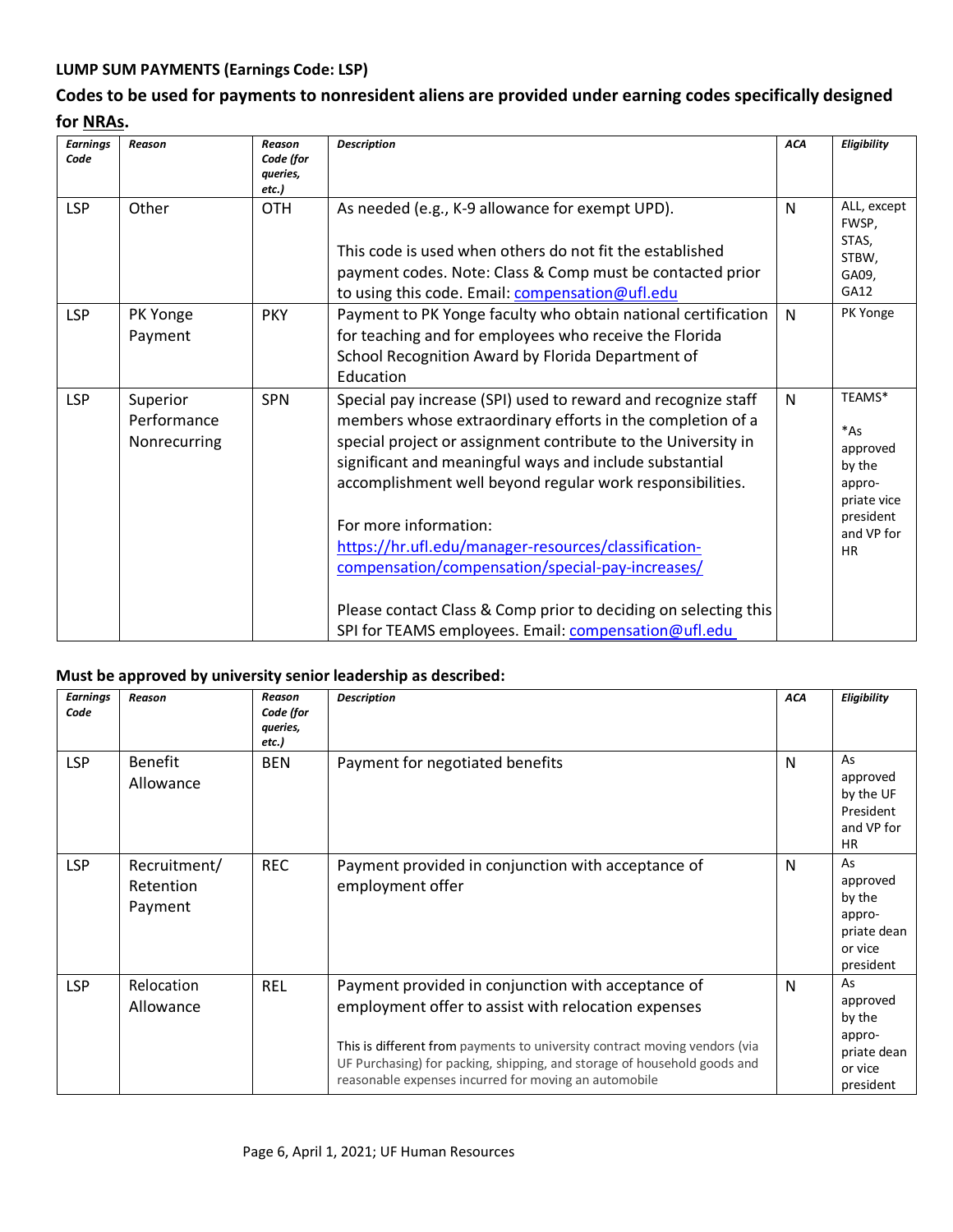### <span id="page-6-0"></span>**SUPERIOR ACCOMPLISHMENT AWARDS PROGRAM (Earnings Code: SDD)**

Payment provided to winners of all levels of the university's annual Superior Accomplishment Awards program.

With the exception of Awards (AWD) and Superior Accomplishment Awards (SDD), all earnings are subject to federal withholding tax using the annualized (employee W-4) method. AWD and SDD are taxed using the supplemental tax rate method. The current IRS supplemental wage tax rate is applied at the time of payment, currently 22.0%. Any applicable Social Security (OASDI), Medicare, Additional Medicare, or FICA Alternative is deducted in addition to the supplemental wage tax for federal withholding. **Codes to be used for payments to nonresident aliens are provided under** 

### **earning codes specifically designed for [NRAs.](#page--1-0)**

| <b>SDD</b> | Superior       | <b>SDD</b> | Payment provided to winners of all levels of the              | N | Based on            |
|------------|----------------|------------|---------------------------------------------------------------|---|---------------------|
|            | Accomplishment |            | university's annual Superior Accomplishment Awards<br>program |   | Award<br>Guidelines |
|            |                |            |                                                               |   |                     |

### **SELF-FUNDED PAYMENTS (Earnings Code: SFP)**

Used for payments made by the Division of Continuing Education (Fund 143), these codes are entered and approved by DOCE. **Codes to be used for payments to nonresident aliens are provided under earning codes specifically designed for NRAs.**

| <b>SFP</b> | Self-Funded<br>Payment             | <b>SFP</b> | Payments from Fund 143 for course development and/or<br>instruction for off-book courses (off-load) and non-credit<br>programs (restricted to Teaching & Technology's use).<br>The self-funded payment form is required           | ALL, except<br>FWSP,<br>STAS.<br>STBW,<br>GA09.<br>GA12 |
|------------|------------------------------------|------------|-----------------------------------------------------------------------------------------------------------------------------------------------------------------------------------------------------------------------------------|---------------------------------------------------------|
| <b>SFP</b> | Lump Sum<br>Payment-FICA<br>Exempt | <b>LFE</b> | Payment to FICA exempt employees-i.e., students who meet<br>the student FICA exemption based on enrollment and<br>number of hours worked. Restricted to Teaching &<br>Technology's use. The self- funded payment form is required | Students:<br>STAS,<br>GA09,<br>GA <sub>12</sub>         |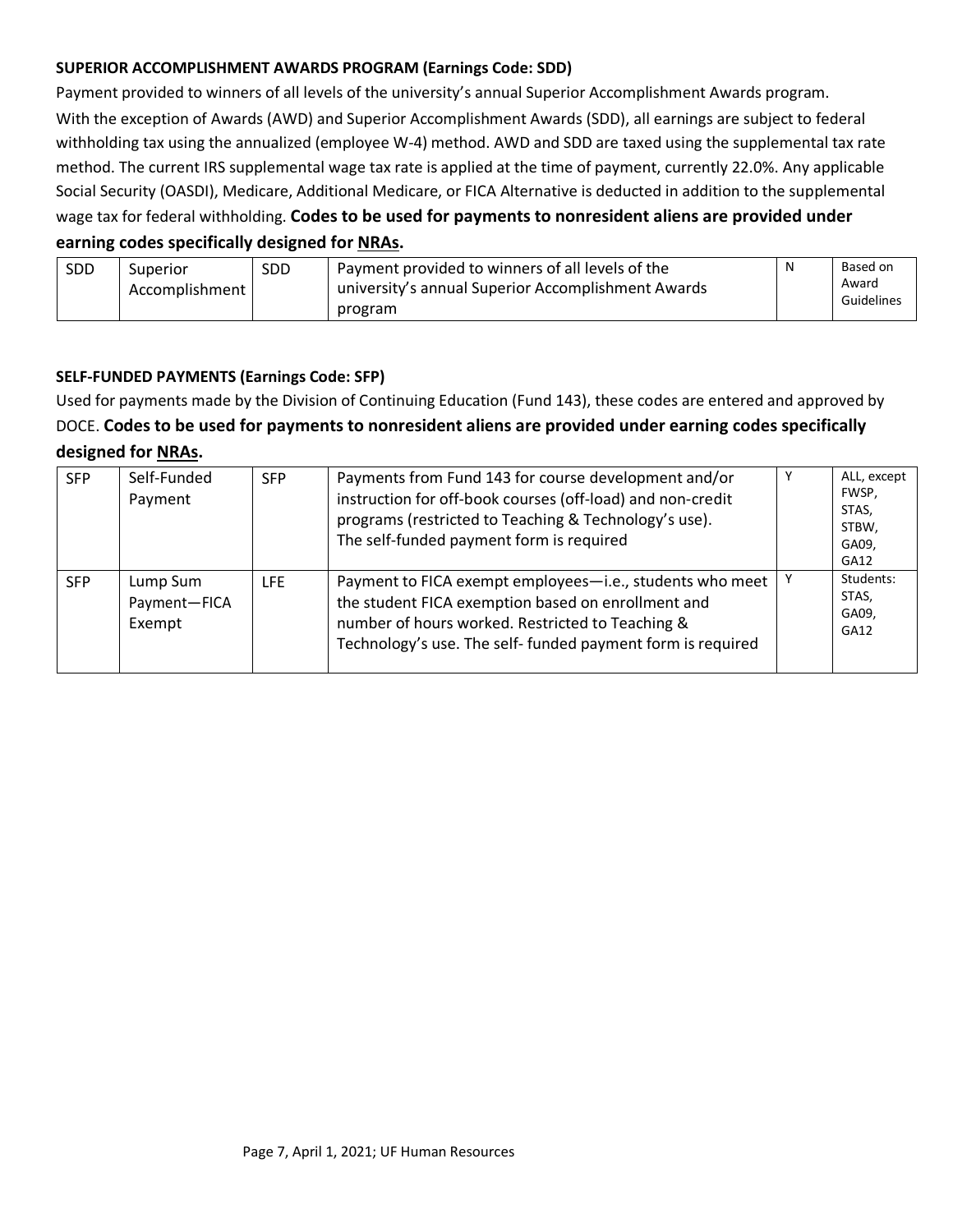### <span id="page-7-0"></span>**NONRESIDENT ALIEN PAYMENTS—ACA-ELIGIBLE**

As appropriate, these codes are for ACA-eligible payments to **nonresident aliens** (Earnings Codes: A16, A18, A19). It is recommended that the UF International Center be consulted prior to issuing these payments to determine eligibility.

| <b>Earnings</b><br>Code | Reason                                       | Reason<br>Code (for<br>queries,<br>etc.) | <b>Description</b>                                                                                                                                                                                                                                                                                                                                                                                                                                                                                                                                                                                                                                                                  | <b>ACA</b> | Eligibility                                |
|-------------------------|----------------------------------------------|------------------------------------------|-------------------------------------------------------------------------------------------------------------------------------------------------------------------------------------------------------------------------------------------------------------------------------------------------------------------------------------------------------------------------------------------------------------------------------------------------------------------------------------------------------------------------------------------------------------------------------------------------------------------------------------------------------------------------------------|------------|--------------------------------------------|
| A16                     | Independent<br>Contractor/<br>Honorarium     | <b>NIC</b>                               | Payment made to a person for his or her professional<br>services, speech, or presentation                                                                                                                                                                                                                                                                                                                                                                                                                                                                                                                                                                                           | Y          | Eligible<br><b>NRAS</b>                    |
| A18                     | <b>Additional Day</b><br>Shift               | ADS                                      | Payment to a health care provider for being required to be at<br>health care facility between 8 a.m. and 5 p.m. - whether<br>seeing patients or not-in addition to normal assigned shift                                                                                                                                                                                                                                                                                                                                                                                                                                                                                            | Υ          | Eligible<br><b>NRAs</b>                    |
| A18                     | <b>Additional Duties</b>                     | ADU                                      | Payment for as-needed work for non-UF employees or an<br>additional temporary job (most commonly for a UF employee<br>for work done in in another college or<br>department). Payment for a secondary appointment must<br>be approved in advance of the work via the HR600 form:<br>https://hr.ufl.edu/wp-<br>content/uploads/2018/04/requestaddcomp.pdf<br>Compensation to nonexempt employees for secondary appointments must<br>be equal to or greater than the overtime rate equivalent of the primary<br>position. Compensation for temporary duties associated with a staff<br>member's primary position should be processed through a temporary<br>special pay increase (SPI) | Y          | Eligible<br><b>NRAs</b>                    |
| A18                     | <b>Additional Night</b><br>Shift             | ANS                                      | Payment to a health care provider for being required to be at<br>health care facility between 5 p.m. and 8 a.m. - whether<br>seeing patients or not-in addition to normal assigned shift                                                                                                                                                                                                                                                                                                                                                                                                                                                                                            | Y          | Eligible<br><b>NRAs</b>                    |
| A18                     | As Needed<br>Work by Health<br>Care Provider | <b>PRN</b>                               | Payment to health care provider-who is not employed at UF<br>on an ongoing basis- for shift work                                                                                                                                                                                                                                                                                                                                                                                                                                                                                                                                                                                    | Υ          | Eligible<br><b>NRAS</b>                    |
| A18                     | Beeper/On Call                               | <b>BEE</b>                               | Payment to a health care provider who, during off-duty<br>hours, is required to wear a beeper or be available to be<br>contacted and work if needed                                                                                                                                                                                                                                                                                                                                                                                                                                                                                                                                 | Y          | Eligible<br><b>NRAs</b>                    |
| A18                     | Lump Sum<br>Payment-FICA<br>Exempt           | <b>LFE</b>                               | Lump sum payments to FICA exempt employees--i.e. students<br>who meet the student FICA exemption based on enrollment<br>and number of hours worked<br>NOTE: FWSP payments are not reported for ACA purposes and do not affect<br>eligibility for state benefits                                                                                                                                                                                                                                                                                                                                                                                                                     | Y          | Eligible<br>NRAs who<br>are FICA<br>exempt |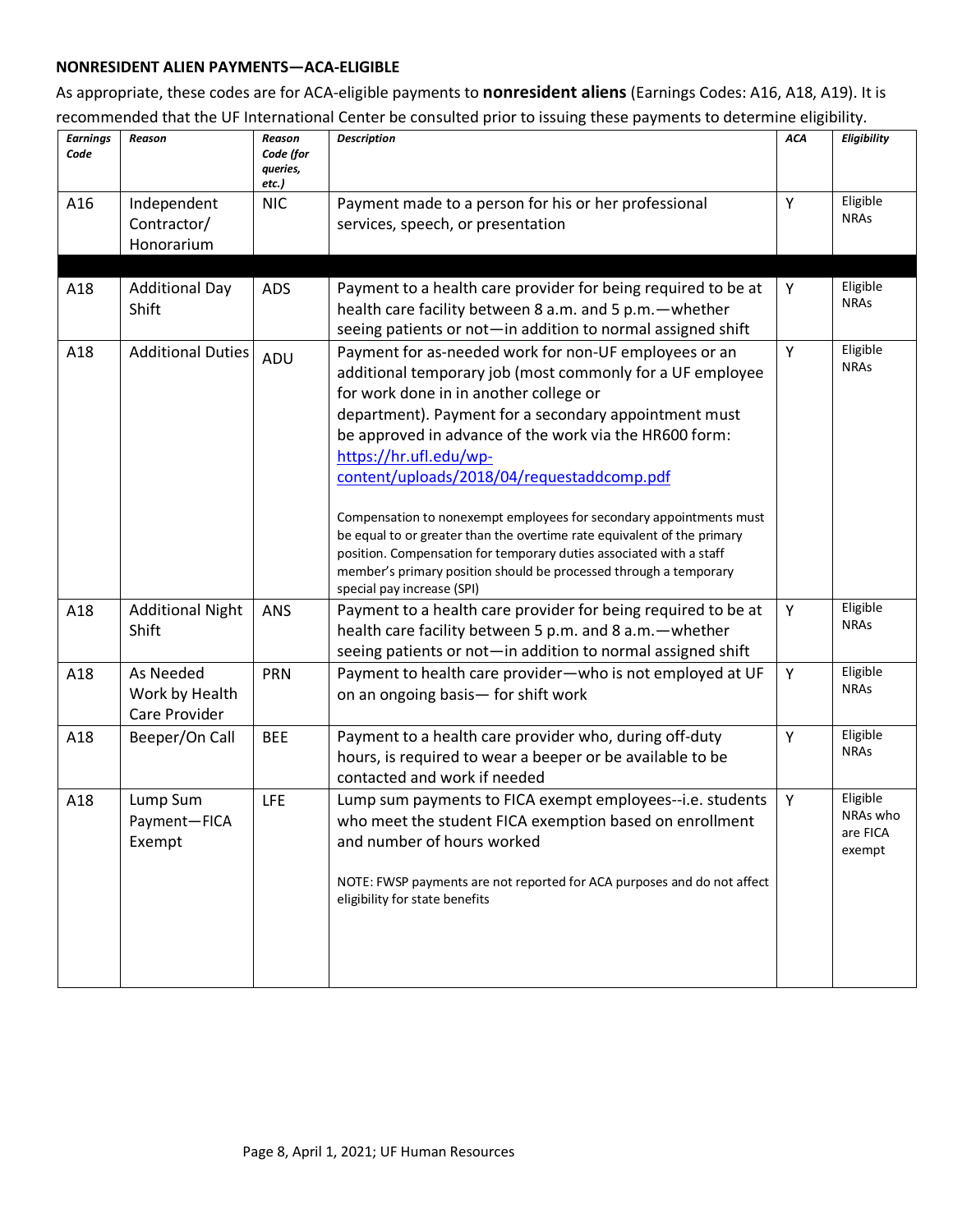<span id="page-8-0"></span>

| A18 | <b>Sports Coverage</b> | SPT        | Payment for health care provider who is assigned to be<br>available at a high school or university sports event for clinical<br>care | Eligible<br><b>NRAs</b> |
|-----|------------------------|------------|--------------------------------------------------------------------------------------------------------------------------------------|-------------------------|
| A18 | 4H Camp                | 4HC        | Payment made to a camp counselor at a 4H camp                                                                                        | Eligible<br><b>NRAs</b> |
| A19 | Sports Coverage        | <b>SPT</b> | Payment for health care provider who is assigned to be<br>available at a high school or university sports event for clinical<br>care | Eligible<br><b>NRAs</b> |
| A19 | 4H Camp                | 4HC        | Payment made to a camp counselor at a 4H camp                                                                                        | Eligible<br><b>NRAs</b> |

### **NONRESIDENT ALIEN PAYMENTS—NON-ACA ELIGIBLE**

As appropriate, these codes are for non-ACA eligible payments provided to **nonresident aliens** (Earnings Codes: N12, N15, N18, N19, N51). It is recommended that the UF International Center be consulted prior to issuing these payments to determine eligibility.

| <b>Earnings</b><br>Code | Reason                                   | Reason<br>Code (for<br>queries,<br>etc.) | <b>Description</b>                                                                                                                                                                                                                                                                                 | <b>ACA</b>   | Eligibility                                                 |
|-------------------------|------------------------------------------|------------------------------------------|----------------------------------------------------------------------------------------------------------------------------------------------------------------------------------------------------------------------------------------------------------------------------------------------------|--------------|-------------------------------------------------------------|
| N12                     | Royalties                                | <b>ROY</b>                               | Payment to a non-resident alien (NRA) for royalties                                                                                                                                                                                                                                                | $\mathsf{N}$ | Eligible<br><b>NRAS</b>                                     |
| N <sub>15</sub>         | Award                                    | AWD                                      | Payment awarded to a non-resident alien (NRA) as a result of<br>an approved university awards program, including student<br>awards, that are not described elsewhere. For this award,<br>the recipient has not submitted something as the basis for<br>the award. (taxed at 14%; see also N51 AWD) | $\mathsf{N}$ | Based on<br>Award<br>Guidelines.<br>Eligible<br><b>NRAs</b> |
| N <sub>15</sub>         | Post-Doc<br>Fellowship                   | <b>FLT</b>                               | Payment to support a post doc fellow who is a non-resident<br>alien (NRA) in the pursuit of research experience                                                                                                                                                                                    | N            | FELL only                                                   |
| N <sub>15</sub>         | Post-Doc Fellow<br><b>Training Grant</b> | <b>FTG</b>                               | Payment to support a post doc fellow who is a non-resident<br>alien (NRA) in the pursuit of research or training and to<br>support skills required to develop a career in a particular<br>program-training grant                                                                                   | $\mathsf{N}$ | FELL only                                                   |
| N <sub>15</sub>         | Pre-Doc Fellow<br><b>Training Grant</b>  | <b>FTH</b>                               | Payment to support a pre doc fellow who is a non-resident<br>alien (NRA) in the pursuit of research or training and to<br>support skills required to develop a career in a particular<br>program-training grant                                                                                    | $\mathsf{N}$ | FELL only                                                   |
| N <sub>15</sub>         | Pre-Doc<br>Fellowship                    | <b>FUS</b>                               | Payment to support a pre doc fellow who is a non-resident<br>alien (NRA) in the pursuit of study or research                                                                                                                                                                                       | $\mathsf{N}$ | FELL only                                                   |
| N <sub>15</sub>         | Graduate School<br>Fellowship            | GSF                                      | Payment made to support a graduate school fellowship in the<br>pursuit of study or research                                                                                                                                                                                                        | $\mathsf{N}$ | Based on<br>Graduate<br>School<br>guidelines                |
| N <sub>15</sub>         | Scholarship                              | <b>SCP</b>                               | Payments of non-qualified scholarships through payroll,<br>resulting in 1042-S reporting to the recipient                                                                                                                                                                                          | N            | Eligible<br><b>NRAs</b>                                     |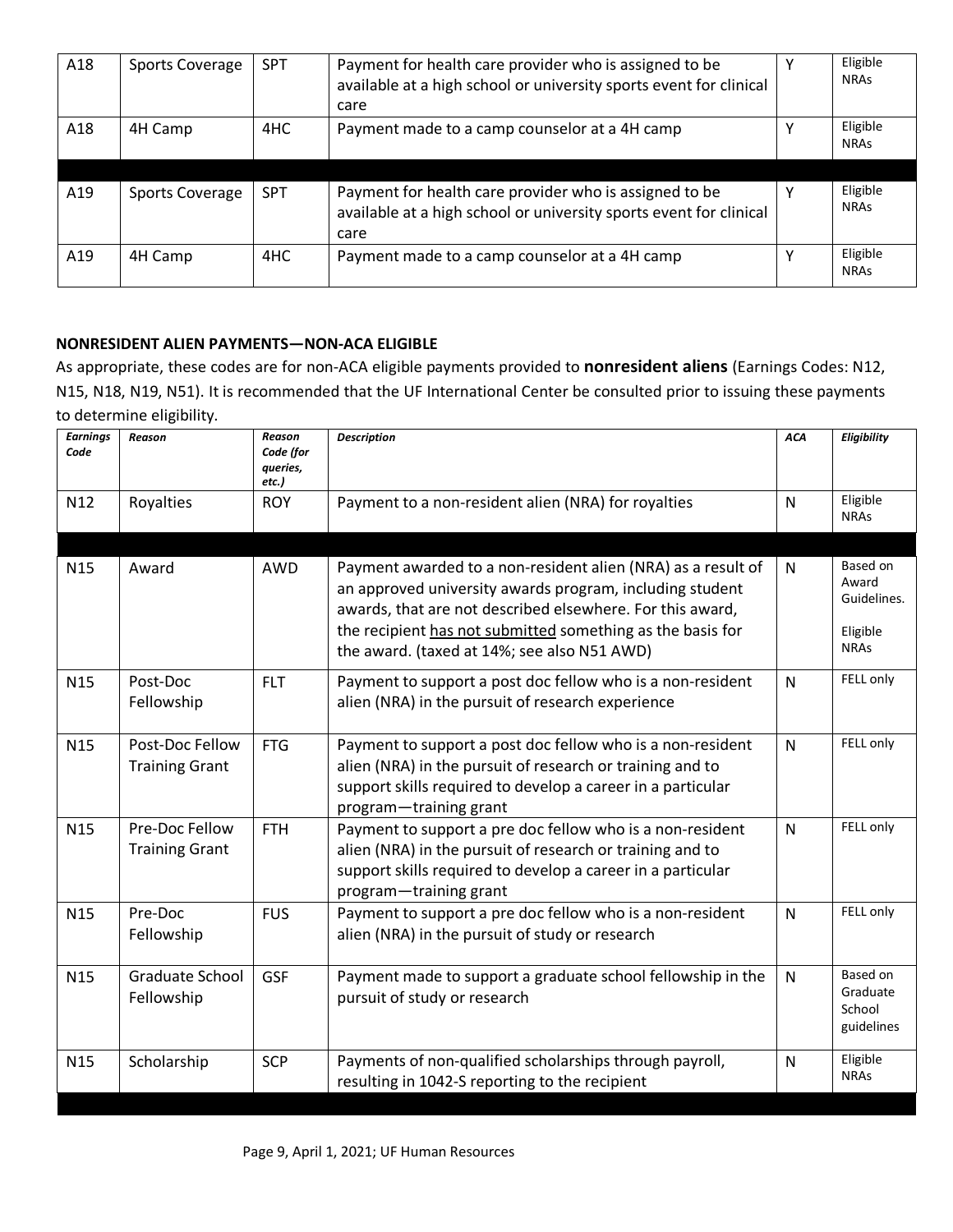| N18             | <b>Hospitalist Shift</b>                 | <b>HOS</b> | Payment for a night shift differential for hospitalists as part of<br>a formal contractual agreement with a faculty member that<br>has received dean-level approval                                     | $\mathsf{N}$ | UF Health<br>faculty<br>only.<br>Eligible<br><b>NRAs</b>    |
|-----------------|------------------------------------------|------------|---------------------------------------------------------------------------------------------------------------------------------------------------------------------------------------------------------|--------------|-------------------------------------------------------------|
| N18             | <b>Incentive Pay</b>                     | <b>INP</b> | Payment for performance as part of a formal preapproved<br>incentive plan                                                                                                                               | N            | Based on<br>plan<br>guidelines.<br>Eligible<br><b>NRAs</b>  |
| N <sub>18</sub> | PK Yonge<br>Payment                      | <b>PKY</b> | Payment to PK Yonge faculty who obtain national certification<br>for teaching and for employees who receive the Florida<br>School Recognition Award by Florida Department of<br>Education               | N            | PK Yonge.<br>Eligible<br><b>NRAs</b>                        |
| N <sub>18</sub> | Productivity<br>(HSC)                    | <b>PRD</b> | Payment for performance beyond normal expectations as<br>part of a formal UF Health incentive plan                                                                                                      | N            | <b>UF Health</b><br>Only.<br>Eligible<br><b>NRAs</b>        |
| N <sub>18</sub> | Recruitment<br>Payment                   | <b>REC</b> | Payment provided in conjunction with acceptance of<br>employment offer                                                                                                                                  | N            | Eligible<br><b>NRAs</b>                                     |
| N18             | Relocation<br>Allowance                  | <b>REL</b> | Payment provided in conjunction with acceptance of<br>employment offer to assist with relocation expenses                                                                                               | N            | Eligible<br><b>NRAs</b>                                     |
| N <sub>18</sub> | Research Award                           | <b>RSA</b> | Payment awarded to a faculty member for bringing<br>distinction to the university through his or her outstanding<br>commitment to research                                                              | ${\sf N}$    | Based on<br>Award<br>Guidelines.<br>Eligible<br><b>NRAs</b> |
| N <sub>18</sub> | Research<br>Participation<br>Participant | <b>RPP</b> | Payment provided to a non-resident alien (NRA) for serving as<br>a research participant as part of an approved UF study                                                                                 | ${\sf N}$    | Eligible<br><b>NRAs</b>                                     |
| N <sub>18</sub> | Research<br>Professorship<br>Award       | <b>RPA</b> | Payment awarded to a tenured faculty member who has a<br>distinguished, current record of research. This is paid from<br>University of Florida Research Foundation funds; it involves<br>no state funds | ${\sf N}$    | Based on<br>Award<br>Guidelines.<br>Eligible<br><b>NRAs</b> |
| N18             | Settlement/<br>Contract Buyout           | <b>SCB</b> | Payment as a result of a legal settlement or upon notice of<br>non-renewal that is not retirement eligible                                                                                              | N            | Eligible<br><b>NRAS</b>                                     |
| N <sub>18</sub> | Superior<br>Accomplishment               | SDD        | Payment provided to non-resident alien (NRA) winner of all<br>levels of the university's annual Superior Accomplishment<br>Awards program                                                               | ${\sf N}$    | Based on<br>Award<br>Guidelines.<br>Eligible<br><b>NRAs</b> |
| N18             | Administrative<br>Supplement             | <b>SUP</b> | As needed payment for administrative assignment                                                                                                                                                         | $\mathsf{N}$ | Faculty                                                     |
| N18             | Teaching/<br>Mentoring<br>Awards         | <b>TAW</b> | Payment awarded to a faculty member for bringing<br>distinction to the university through his or her outstanding<br>commitment to teaching                                                              | ${\sf N}$    | Based on<br>Award<br>Guidelines.<br>Eligible<br><b>NRAs</b> |
| N19             | <b>Incentive Pay</b>                     | <b>INP</b> | Payment for performance as part of a formal preapproved<br>incentive plan                                                                                                                               | N            | Based on<br>plan<br>guidelines.<br>Eligible<br><b>NRAs</b>  |
| N <sub>19</sub> | Research<br>Participation<br>Participant | <b>RPP</b> | Payment provided to a non-resident alien (NRA) for serving as<br>a research participant as part of an approved UF study                                                                                 | N            | Eligible<br><b>NRAs</b>                                     |